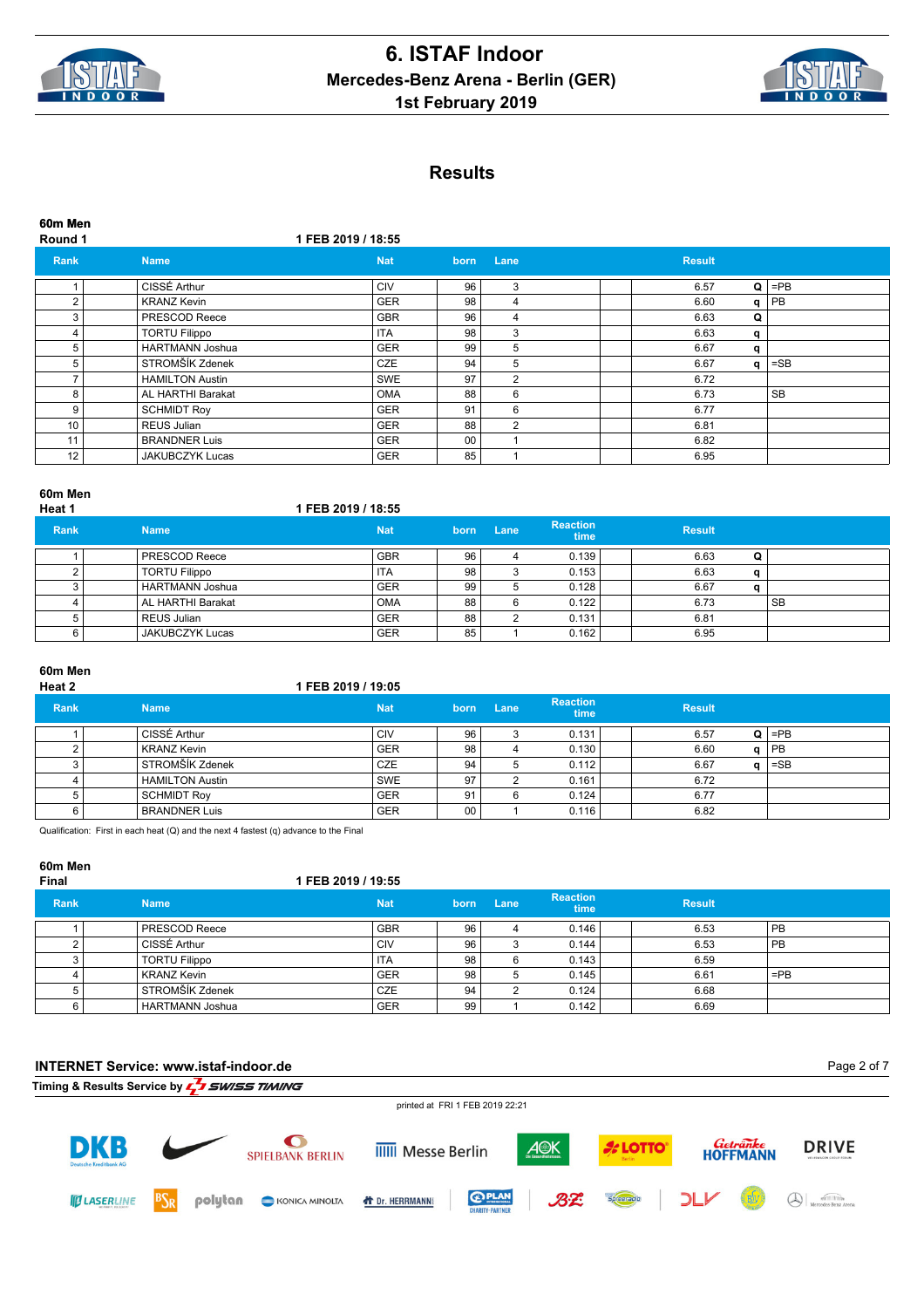



#### **60m Hurdles Men**

**1 FEB 2019 / 19:35**

| <b>Rank</b> | <b>Name</b>             | <b>Nat</b> | 'born | Lane | <b>Reaction</b><br>time | <b>Result</b> |           |
|-------------|-------------------------|------------|-------|------|-------------------------|---------------|-----------|
|             | MARTINOT-LAGARDE Pascal | <b>FRA</b> | 91    |      | 0.161                   | 7.62          | SB        |
|             | <b>TRABER Gregor</b>    | <b>GER</b> | 92    |      | 0.130                   | 7.65          | <b>SB</b> |
|             | <b>BAJI Balázs</b>      | <b>HUN</b> | 89    |      | 0.144                   | 7.76          |           |
|             | <b>BALNUWEIT Erik</b>   | <b>GER</b> | 88    |      | 0.119                   | 7.77          |           |
|             | <b>VOGEL Martin</b>     | <b>GER</b> | 92    | 6    | 0.148                   | 7.84          | SB        |
|             | NOGA Artur              | ' POL      | 88    |      | 0.129                   | 7.85          |           |

### **Pole Vault Men**

## **1 FEB 2019 / 18:20**

| <b>Rank</b> | <b>Name</b>                | <b>Nat</b> |    | born Order | <b>Result</b> |           |
|-------------|----------------------------|------------|----|------------|---------------|-----------|
|             | KENDRICKS Sam              | <b>USA</b> | 92 |            | 5.86          | <b>WL</b> |
|             | <b>LISEK Piotr</b>         | <b>POL</b> | 92 |            | 5.76          |           |
|             | <b>WOJCIECHOWSKI Pawel</b> | POL        | 89 |            | 5.76          | <b>SB</b> |
|             | SOBERA Robert              | <b>POL</b> | 91 | $\sqrt{2}$ | 5.66          | <b>SB</b> |
|             | <b>MOHR Malte</b>          | <b>GER</b> | 86 |            | 5.56          | <b>SB</b> |
|             | BRAZ da SILVA Thiago       | <b>BRA</b> | 93 | 6          | 5.56          |           |
|             | LITA BAEHRE Bo Kanda       | <b>GER</b> | 99 |            | 5.56          |           |
|             | <b>JOSEPH Stanley</b>      | <b>FRA</b> | 91 |            | 5.46          | <b>SB</b> |
|             |                            |            |    |            |               |           |

| <b>Height Progression</b> | $\sim$<br>-<br>ے.כ | 5.36 | .46 | 5.56 | 5.66 | 76<br> | 5.86 | 60 <sup>4</sup><br>v.v |
|---------------------------|--------------------|------|-----|------|------|--------|------|------------------------|

## **Discus Mixed**

| ----------- |                             | 1 FEB 2019 / 21:15 |                 |            |   |               |    |  |
|-------------|-----------------------------|--------------------|-----------------|------------|---|---------------|----|--|
| Rank        | <b>Name</b>                 | <b>Nat</b>         |                 | born Order |   | <b>Result</b> |    |  |
|             | MÜLLER Nadine               | <b>GER</b>         | 85              | 4          |   | 63.89         | PB |  |
| ∩           | <b>WEISSHAIDINGER Lukas</b> | <b>AUT</b>         | 92 <sub>1</sub> | –          |   | 63.06         |    |  |
| 3           | <b>WIERIG Martin</b>        | <b>GER</b>         | 87              | 6          |   | 62.55         |    |  |
|             | <b>VITA Claudine</b>        | <b>GER</b>         | 96              | 2          |   | 62.19         |    |  |
| 5           | <b>HARTING Christoph</b>    | <b>GER</b>         | 90              | 8          |   | 61.06         |    |  |
|             | <b>ISENE Ola</b>            | <b>NOR</b>         | 95              | 5          |   | 60.77         |    |  |
|             | <b>CRAFT Shanice</b>        | <b>GER</b>         | 93              | 3          |   | 60.23         |    |  |
| 8           | CÁ Liliana                  | <b>POR</b>         | 86              |            |   | 44.33         |    |  |
|             |                             | $\mathbf{2}$       |                 | 3          | 4 | 5             | 6  |  |

| 50m Boys<br>Schools Cup 2009 |  |                         | 1 FEB 2019 / 17:04 |                 |      |                         |               |  |
|------------------------------|--|-------------------------|--------------------|-----------------|------|-------------------------|---------------|--|
| <b>Rank</b>                  |  | <b>Name</b>             | <b>Nat</b>         | born            | Lane | <b>Reaction</b><br>time | <b>Result</b> |  |
|                              |  | MÄRZ Oskar              | <b>GER</b>         | 09              |      | 0.181                   | 7.87          |  |
|                              |  | <b>FROLOV Maksim</b>    | <b>GER</b>         | 09              | າ    | 0.141                   | 7.91          |  |
|                              |  | <b>NORD Fritz</b>       | <b>GER</b>         | 09 <sub>1</sub> | 5    | 0.147                   | 7.92          |  |
|                              |  | <b>TOLU Lino</b>        | <b>GER</b>         | 09              | 3    | 0.290                   | 8.06          |  |
|                              |  | <b>MICHAELIS Martin</b> | <b>GER</b>         | 09              |      | 0.184                   | 8.08          |  |
| 6                            |  | WÜST Filo               | <b>GER</b>         | 09 <sup>1</sup> | 6    | 0.198                   | 8.30          |  |

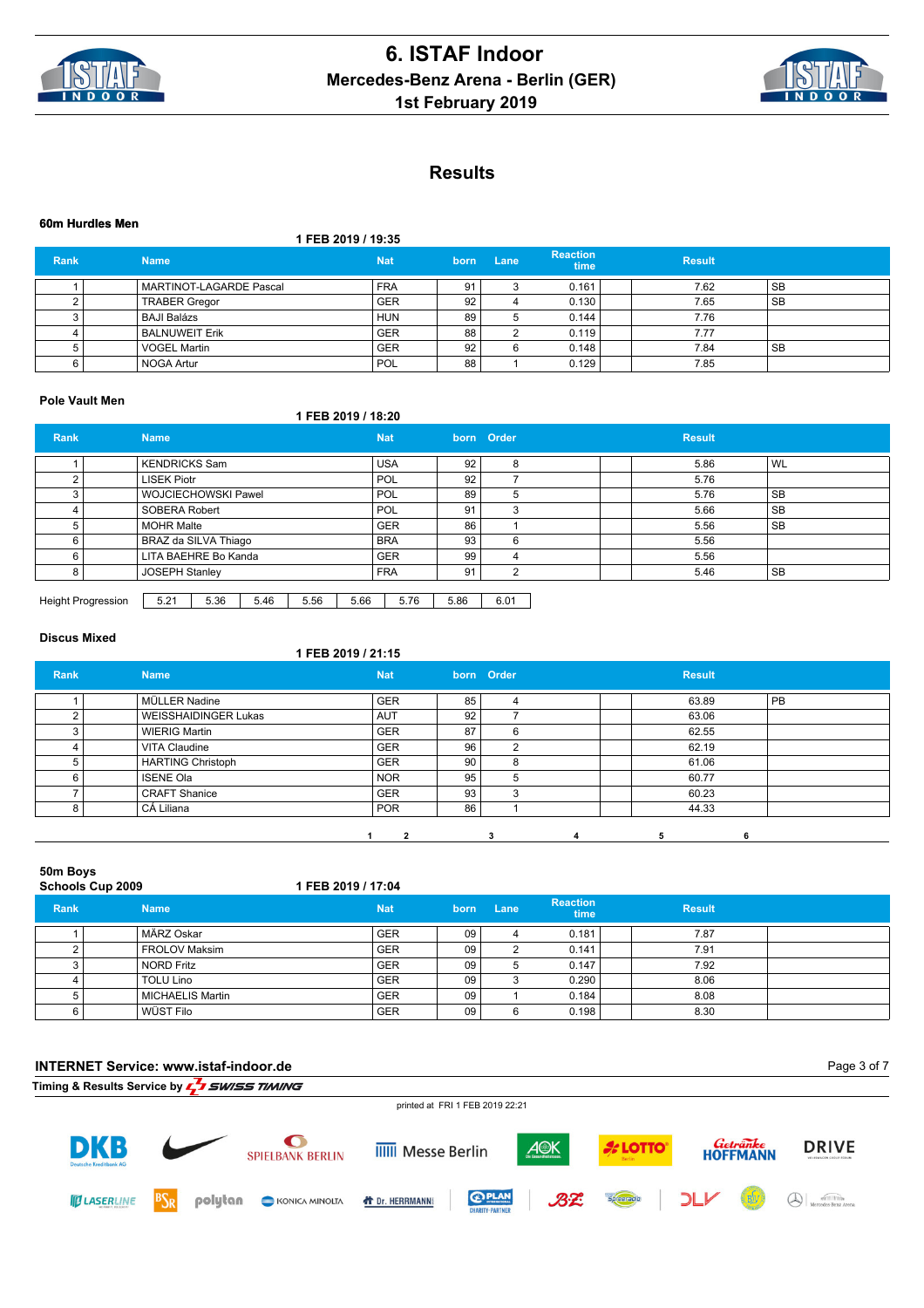



#### **50m Boys Schools Cup 2008 1 FEB 2019 / 17:12 Rank Name Nat born Lane Reaction Reaction**<br>time **Result** 1 NDIOGOU Pape-Omar GER 08 3 0.115 7.23<br>2 STREHL Joshua GER 08 5 0.232 7.83 2 STREHL Joshua GER 08 5 0.232 7.83 3 SIEWE Nereese GER 08 6 0.154 7.84<br>4 KHALAF Raman GER 08 1 0.168 7.91 4 KHALAF Raman GER 08 1 5 SOSNICK Joshua GER 08 2 0.140 7.99 6 SIEGERT Simeon GER 08 4 0.162 8.01

#### **50m Mascot Race**

## **1 FEB 2019 / 17:40**

| <b>Rank</b> | <b>Name</b>                     | <b>Nat</b> | born | <b>Lane</b> | <b>Result</b> |  |
|-------------|---------------------------------|------------|------|-------------|---------------|--|
|             | HERTHINHO Hertha BSC            | <b>GER</b> |      |             | 19.30         |  |
|             | FUCHSI Füchse Berlin            | <b>GER</b> |      |             | 20.89         |  |
|             | <b>CHARLY BR Volleys</b>        | <b>GER</b> |      |             | 21.23         |  |
|             | BULLY Eisbären Berlin           | <b>GER</b> |      |             | 23.06         |  |
|             | ALBATROS Alba Berlin            | <b>GER</b> |      |             | 23.41         |  |
|             | RITTER KEULE 1. FC Union Berlin | <b>GER</b> |      |             | 23.44         |  |

# **20x50m Relay Schools Cup Finals 1 FEB 2019 / 17:30**

| Rank | <b>Name</b>               | Nat        | born | Lane | <b>Result</b> |  |
|------|---------------------------|------------|------|------|---------------|--|
|      | Grüner Campus Malchow     | <b>GER</b> |      |      | 2:42.76       |  |
|      | Kolibri-Grundschule       | <b>GER</b> |      |      | 2:43.28       |  |
|      | Gustav-Dreyer-Grundschule | <b>GER</b> |      |      | 2:43.67       |  |
|      | Grundschule am Ritterfeld | <b>GER</b> |      |      | 2:46.65       |  |
|      | Schliemann-Grundschule    | <b>GER</b> |      |      | 2:50.65       |  |
|      | Schule am Sandsteinweg    | <b>GER</b> |      |      | 2:54.18       |  |

#### **50m Junior Wheelchair Race**

#### **1 FEB 2019 / 17:20**

| <b>Rank</b> | <b>Name</b>                   | <b>Nat</b> |                 | born Lane | <b>Result</b> |  |
|-------------|-------------------------------|------------|-----------------|-----------|---------------|--|
|             | GÜNTHER Jannes                | <b>GER</b> | 03              | ບ         | 10.91         |  |
|             | <b>JAGODZINSKI Maximilian</b> | <b>GER</b> | 02              |           | 11.72         |  |
|             | l WEHMEIER Florian            | <b>GER</b> | 06              |           | 12.24         |  |
|             | l SCHMITZ Denis               | <b>GER</b> | 91              |           | 13.87         |  |
|             | DONATH Amos                   | <b>GER</b> | 10 <sub>1</sub> |           | 14.66         |  |

## **INTERNET Service: www.istaf-indoor.de Timing & Results Service by**  $\sqrt{2}$  **SWISS TIMING**

Page 4 of 7

**DRIVE** 

Mercedes-Benz Arena

*Getränke*<br>HOFFMANN









 $QPL$ 

**LOTTO** 

Spreeradio

BZ



**ID LASERLINE** 



**IIIII** Messe Berlin

**T** Dr. HERRMANN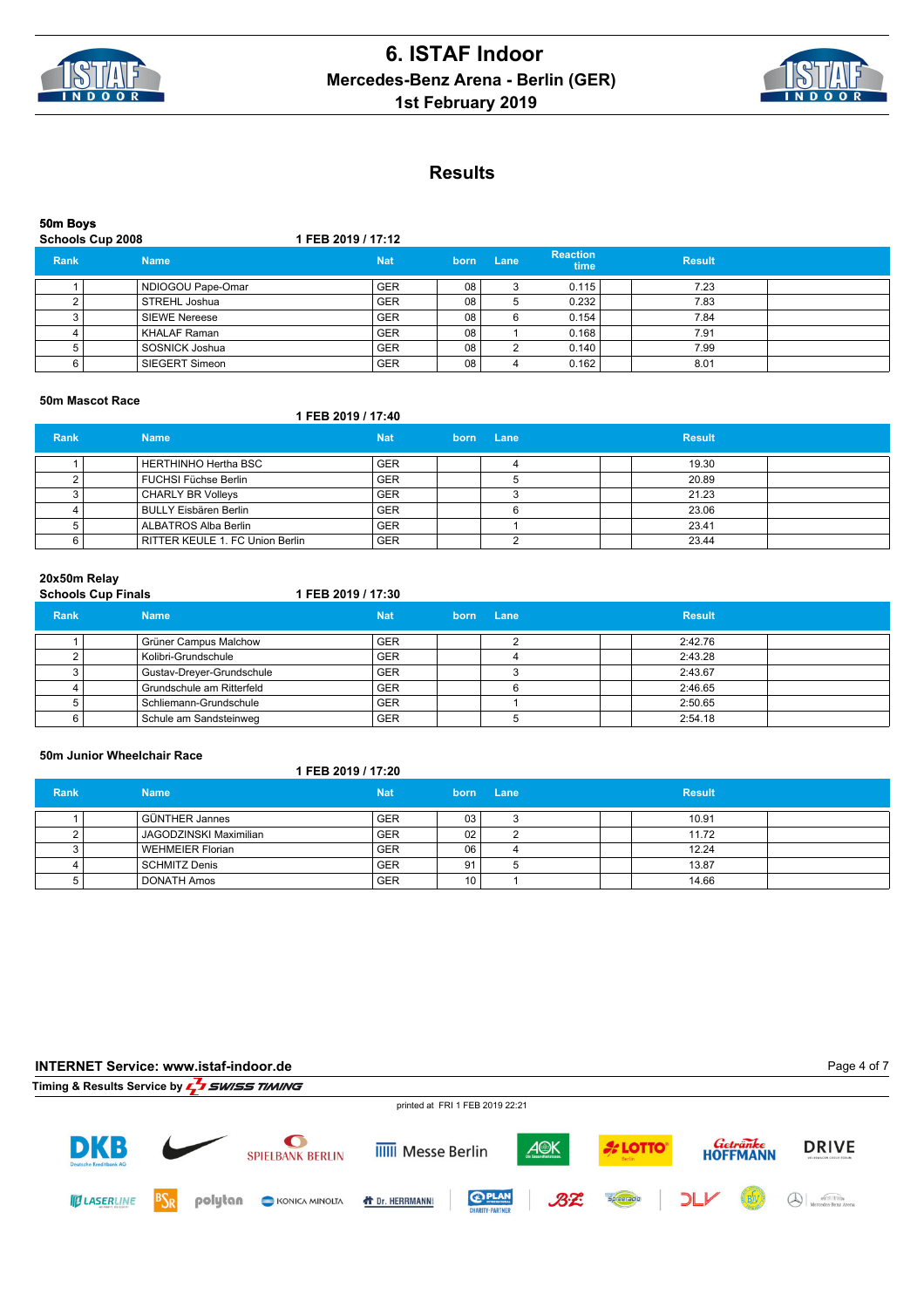



| 60m Women<br>Round 1 | 1 FEB 2019 / 19:15     |            |      |      |               |        |           |
|----------------------|------------------------|------------|------|------|---------------|--------|-----------|
| <b>Rank</b>          | <b>Name</b>            | <b>Nat</b> | born | Lane | <b>Result</b> |        |           |
|                      | <b>AWUAH Kristal</b>   | <b>GBR</b> | 99   | 3    | 7.25          | $Q$ PB |           |
| 2                    | LÜCKENKEMPER Gina      | <b>GER</b> | 96   | 4    | 7.26          | q      |           |
| 3                    | SEIDLOVÁ Klára         | CZE        | 94   | 6    | 7.31          | $q$ SB |           |
| 4                    | <b>BURCHELL Remona</b> | <b>JAM</b> | 91   | 3    | 7.34          | Q      |           |
| 5                    | <b>EVANS Gayon</b>     | <b>JAM</b> | 90   | 5    | 7.35          | q      | <b>SB</b> |
| 6                    | <b>MAYER Sina</b>      | <b>GER</b> | 95   | 5    | 7.39          | q      | SB        |
| $\overline{ }$       | <b>BUTZEK Chantal</b>  | <b>GER</b> | 97   |      | 7.39          |        | <b>SB</b> |
| 8                    | AKPE-MOSES Gina        | <b>IRL</b> | 99   | 6    | 7.45          |        | PB        |
| 9                    | AL AMEERI Hajar Saad   | <b>BRN</b> | 95   | 2    | 7.51          |        |           |
| 10 <sup>°</sup>      | DÖNICKE Victoria       | <b>GER</b> | 99   | 2    | 7.54          |        |           |
| 11                   | <b>WILLIAMS Bianca</b> | <b>GBR</b> | 93   | 4    | 7.55          |        |           |
| 12                   | <b>STENGER Serena</b>  | <b>GER</b> | 00   |      | 7.83          |        |           |

### **60m Women**

| Heat 1      |                      | 1 FEB 2019 / 19:15 |      |      |                         |               |              |      |
|-------------|----------------------|--------------------|------|------|-------------------------|---------------|--------------|------|
| <b>Rank</b> | <b>Name</b>          | <b>Nat</b>         | born | Lane | <b>Reaction</b><br>time | <b>Result</b> |              |      |
|             | l AWUAH Kristal      | <b>GBR</b>         | 99   |      | 0.137                   | 7.25          | $\Omega$     | l PB |
|             | LÜCKENKEMPER Gina    | <b>GER</b>         | 96   |      | 0.192                   | 7.26          | $\mathbf{a}$ |      |
|             | l SEIDLOVÁ Klára     | <b>CZE</b>         | 94   | 6    | 0.143                   | 7.31          | α            | SB   |
|             | <b>EVANS Gayon</b>   | <b>JAM</b>         | 90   | b    | 0.143                   | 7.35          | a            | SB   |
|             | AL AMEERI Hajar Saad | <b>BRN</b>         | 95   | ົ    | 0.124                   | 7.51          |              |      |
|             | STENGER Serena       | <b>GER</b>         | 00   |      | 0.196                   | 7.83          |              |      |

# **60m Women**

#### **Heat 2 1 FEB 2019 / 19:25**

| <b>Rank</b> | <b>Name</b>            | <b>Nat</b> | born | Lane | <b>Reaction</b><br>time | <b>Result</b> |              |           |
|-------------|------------------------|------------|------|------|-------------------------|---------------|--------------|-----------|
|             | <b>BURCHELL Remona</b> | <b>JAM</b> | -91  |      | 0.139                   | 7.34          | Q            |           |
|             | <b>MAYER Sina</b>      | <b>GER</b> | 95   | 5    | 0.142                   | 7.39          | $\mathbf{u}$ | SB        |
|             | BUTZEK Chantal         | <b>GER</b> | 97   |      | 0.116                   | 7.39          |              | ' SB      |
|             | AKPE-MOSES Gina        | <b>IRL</b> | 99   |      | 0.139                   | 7.45          |              | <b>PB</b> |
|             | DÖNICKE Victoria       | <b>GER</b> | 99   |      | 0.125                   | 7.54          |              |           |
|             | WILLIAMS Bianca        | <b>GBR</b> | 93   |      | 0.143                   | 7.55          |              |           |

Qualification: First in each heat (Q) and the next 4 fastest (q) advance to the Final

### **60m Women**

| <b>Final</b> |                    | 1 FEB 2019 / 20:05 |      |      |                                |               |           |
|--------------|--------------------|--------------------|------|------|--------------------------------|---------------|-----------|
| <b>Rank</b>  | <b>Name</b>        | <b>Nat</b>         | born | Lane | <b>Reaction</b><br><b>time</b> | <b>Result</b> |           |
|              | l AWUAH Kristal    | <b>GBR</b>         | 99   |      | 0.127                          | 7.19          | <b>PB</b> |
|              | l SEIDLOVÁ Klára   | <b>CZE</b>         | 94   |      | 0.138                          | 7.27          | <b>SB</b> |
|              | LÜCKENKEMPER Gina  | <b>GER</b>         | 96   |      | 0.165                          | 7.30          |           |
|              | BURCHELL Remona    | <b>JAM</b>         | 91   |      | 0.147                          | 7.30          | <b>SB</b> |
|              | <b>EVANS Gayon</b> | <b>JAM</b>         | 90   | 6    | 0.138                          | 7.33          | <b>SB</b> |
|              | MAYER Sina         | <b>GER</b>         | 95   |      | 0.151                          | 7.46          |           |

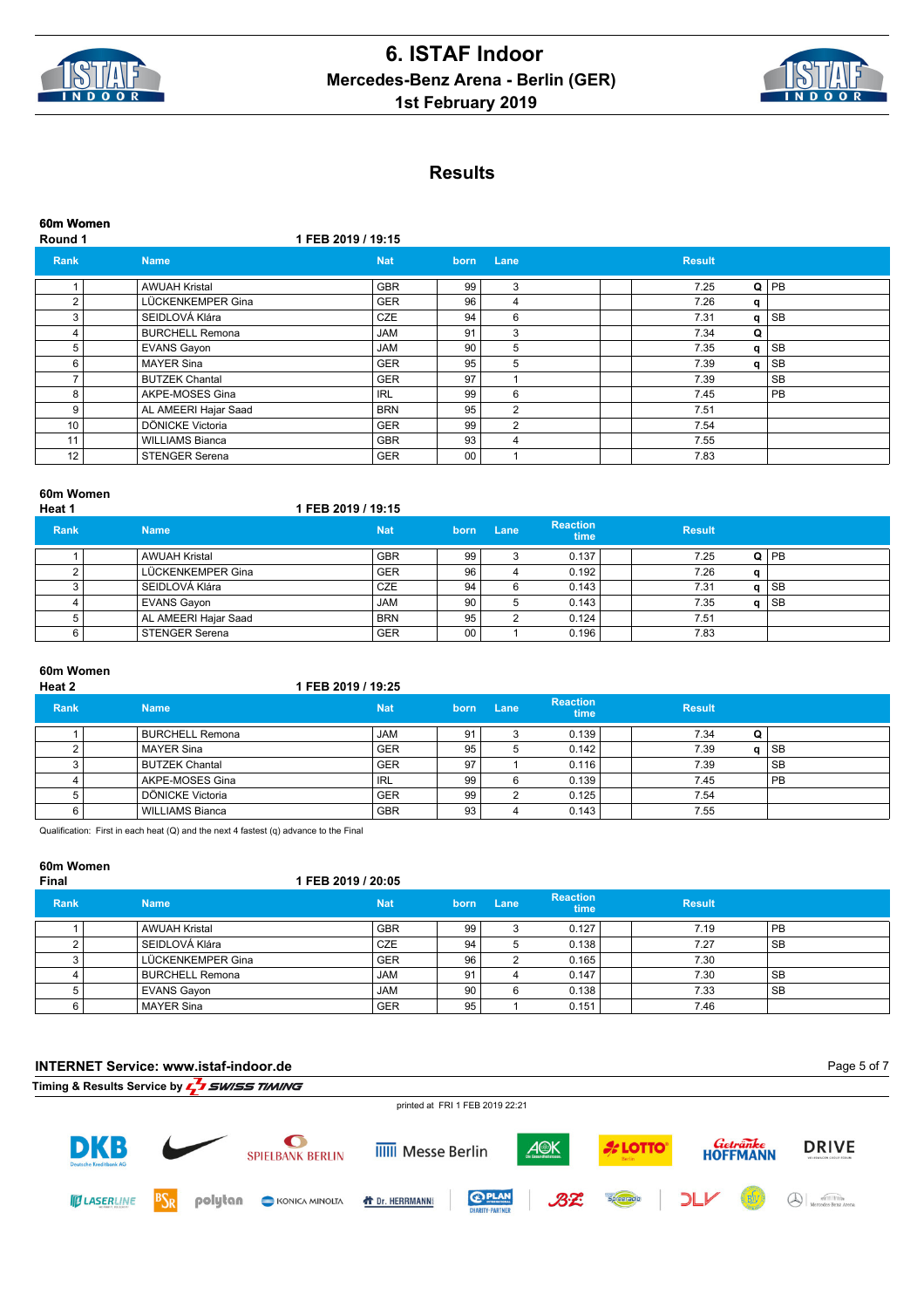



**Round 1 1 FEB 2019 / 18:25**

| Rank | <b>Name</b>                  | <b>Nat</b> | born | Lane | <b>Result</b> |   |           |
|------|------------------------------|------------|------|------|---------------|---|-----------|
|      | <b>DUTKIEWICZ Pamela</b>     | <b>GER</b> | 91   | 4    | 7.95          | Q |           |
| 2    | <b>ROLEDER Cindy</b>         | <b>GER</b> | 89   | 3    | 8.01          | Q | <b>SB</b> |
| 3    | <b>HERMAN Elvira</b>         | <b>BLR</b> | 97   | 4    | 8.05          | q |           |
| 4    | <b>IVANCEVIC Andrea</b>      | CRO        | 84   | 3    | 8.10          | q |           |
| 5    | KOZÁK Luca                   | <b>HUN</b> | 96   | 5    | 8.15          | q |           |
| 6    | <b>GRAUVOGEL Louisa</b>      | <b>GER</b> | 96   | 6    | 8.18          | q |           |
|      | <b>OFILI Cindy</b>           | <b>GBR</b> | 94   | 2    | 8.26          |   |           |
| 8    | <b>BENDRAT Stephanie</b>     | <b>AUT</b> | 91   | 5    | 8.28          |   |           |
| 9    | <b>HAMMERSCHMIDT Vanessa</b> | <b>GER</b> | 98   |      | 8.40          |   | $=$ PB    |
| 10   | ZAPALSKA Monika              | <b>GER</b> | 94   | 6    | 8.42          |   |           |
| 11   | MÜLLER Viktoria              | <b>GER</b> | 96   |      | 8.48          |   |           |
|      | <b>BERINGS Eline</b>         | <b>BEL</b> | 86   | 2    | DQ            |   | R 162.8   |

| Heat 1      | <b>UVIII HULUIGS VYUIIIGII</b> | 1 FEB 2019 / 18:25 |      |      |                         |               |              |         |  |
|-------------|--------------------------------|--------------------|------|------|-------------------------|---------------|--------------|---------|--|
| <b>Rank</b> | <b>Name</b>                    | <b>Nat</b>         | born | Lane | <b>Reaction</b><br>time | <b>Result</b> |              |         |  |
|             | DUTKIEWICZ Pamela              | <b>GER</b>         | 91   |      | 0.124                   | 7.95          | Q            |         |  |
|             | <b>IVANCEVIC Andrea</b>        | <b>CRO</b>         | 84   | 3    | 0.145                   | 8.10          | a            |         |  |
|             | <b>GRAUVOGEL Louisa</b>        | <b>GER</b>         | 96   | 6    | 0.141                   | 8.18          | $\mathbf{a}$ |         |  |
|             | <b>BENDRAT Stephanie</b>       | <b>AUT</b>         | 91   |      | 0.123                   | 8.28          |              |         |  |
|             | <b>HAMMERSCHMIDT Vanessa</b>   | <b>GER</b>         | 98   |      | 0.156                   | 8.40          |              | $=$ PB  |  |
|             | <b>BERINGS Eline</b>           | <b>BEL</b>         | 86   |      |                         | c۱<br>DQ      |              | R 162.8 |  |

# **60m Hurdles Women**

**60m Hurdles Women**

#### **Heat 2 1 FEB 2019 / 18:35 Rank Name Nat born Lane Reaction time Result** 1 ROLEDER Cindy GER 89 3 0.111 8.01 **Q** SB 2 HERMAN Elvira BLR 97 4 0.143 8.05 **q** 3 KOZÁK Luca HUN 96 5 0.155 8.15 **q** 4 | | OFILI Cindy | GBR | 94 | 2 0.169 | 8.26 5 ZAPALSKA Monika GER 94 6 0.142 8.42 6 MÜLLER Viktoria GER 96 1 0.159 8.48

Qualification: First in each heat (Q) and the next 4 fastest (q) advance to the Final

## **60m Hurdles Women**

| Final       |                          | I FEB 2019 / 19:45 |      |      |                                |               |           |
|-------------|--------------------------|--------------------|------|------|--------------------------------|---------------|-----------|
| <b>Rank</b> | <b>Name</b>              | <b>Nat</b>         | born | Lane | <b>Reaction</b><br><b>time</b> | <b>Result</b> |           |
|             | <b>DUTKIEWICZ Pamela</b> | <b>GER</b>         | 91   |      | 0.121                          | 7.89          | WL        |
|             | <b>ROLEDER Cindy</b>     | <b>GER</b>         | 89   |      | 0.126                          | 7.91          | SB        |
|             | <b>HERMAN Elvira</b>     | <b>BLR</b>         | 97   |      | 0.142                          | 7.97          | PB        |
|             | KOZÁK Luca               | <b>HUN</b>         | 96   |      | 0.153                          | 8.07          | $=$ PB    |
|             | <b>GRAUVOGEL Louisa</b>  | <b>GER</b>         | 96   |      | 0.138                          | 8.12          | <b>PB</b> |
|             | IVANCEVIC Andrea         | <b>CRO</b>         | 84   | 6    | 0.137                          | 8.21          |           |